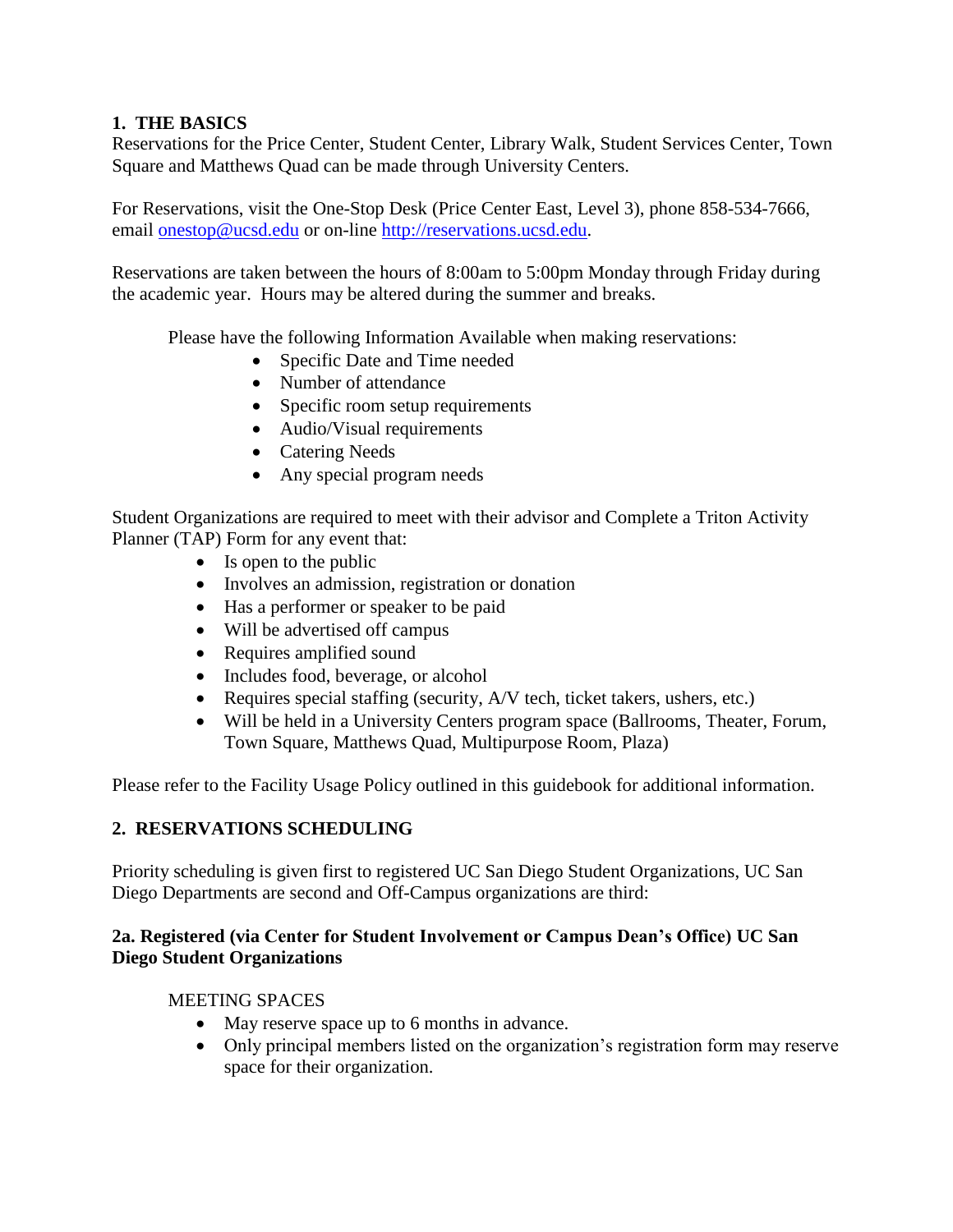- A maximum of four reservations per organization *for meeting and event spaces are allowed on the books at one time. Library Walk reservations are excluded.*
- Reservations shall be for meetings/events directly related to the sponsoring student organization. The primary participants (50% attendance) must be UCSD faculty, staff and/or students.

BALLROOMS

 *Price Center Ballrooms may only be reserved a total of three Fridays (after 4:00pm) or Saturdays per group, per year.* 

ANNUAL EVENTS

- *Events designated as "Annual"(taking place yearly at University Centers and lasting one event day) may be booked up to one year in advance. A first time event will not count as an annual event.*
- *Events must be booked on the same date and in the same space each year for two consecutive years to gain annual event status.*
- *If event is cancelled or if dates and or locations need to be altered then annual event status is nullified.*
- *Annual events will not count toward the four-reservation policy listed above.*
- *Annual events will count toward the Ballroom Friday/Saturday policy listed above.*
- *A Student Organization may have no more than 2 annual events per academic year on the books*

# **2b. UC San Diego Academic and Administrative Departments**

- May reserve space up to 1 academic quarter in advance.
- Meeting rooms shall not be reserved as classrooms on a regularly scheduled basis.
- A maximum of four reservations per organization *for meeting and event spaces are allowed on the books at one time. Library Walk reservations are excluded.*
- Reservations shall be for meetings/events directly related to the sponsoring department. The primary participants (50% attendance) must be UCSD faculty, staff and/or students.

# BALLROOMS

 *Price Center Ballrooms may only be reserved a total of three Fridays (after 4:00pm) or Saturdays per group, per year.* 

ANNUAL EVENTS

- *Events designated as "Annual"(taking place yearly at University Centers and lasting one event day) may be booked up to one year in advance. A first time event will not count as an annual event.*
- *Events must be booked on the same date and in the same space each year for two consecutive years to gain annual event status.*
- *If event is cancelled or if dates and or locations need to be altered then annual event status is nullified.*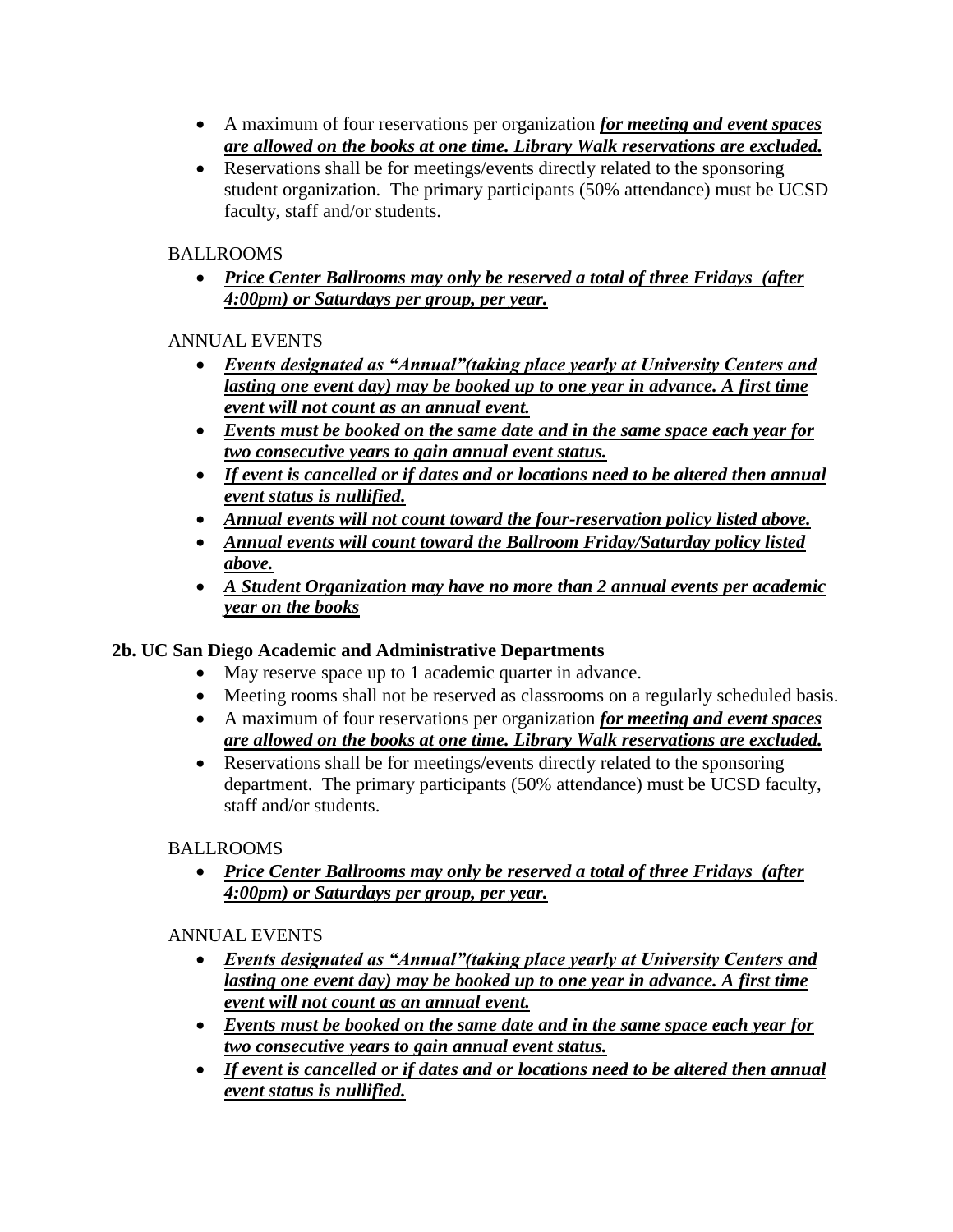- *Annual events will not count toward the four-reservation policy listed above.*
- *Annual events will count toward the Ballroom Friday/Saturday policy listed above.*
- *A Department may have no more than 2 annual events per academic year on the books*

### **2c. Off-Campus/Non-Affiliate Organizations**

- May reserve space up to 6 weeks in advance during the academic year (Sept.- June) or two years in advance for summer events.
- Reservations shall be permitted upon the approval and agreement of the University Centers Director, Associate Director, or Scheduling and Event Services Manager.

Reservations requiring advance planning, above and beyond the reservations time frames established, will be permitted upon the approval of the Director or Associate Director after review of a written request.

## **3. RESERVATIONS SCHEDULING (SUMMER)**

- First Priority is given to conference business
- One day event reservations will be not processed until after January 1 of the upcoming year. This is to ensure that potential multi-day conference business is not impacted
- Summer rates vary based on the type of event and reserving party.
- Annual Event Status in not applicable to summer reservations

## **4. EXCEPTIONS TO POLICY**

Any organization or department may request an exception to policy from Price Center Reservations by filling out an Exception to Policy form. The University Centers Associate Director, Scheduling and Event Services Manager, and University Centers Advisory Board will review this form for approval. Forms are located at the One-Stop desk.

### **5. CO-SPONSORSHIP GUIDELINES**

No Organization or University Department may reserve space on behalf of another group (with the exception of UCSD Conference Services). Groups may not sell, sublease, or transfer their reservation to another group.

*Student Organizations may not act as agents for University Departments, off-campus persons or organizations in order to receive student rates for space and services. University Departments may not act as agents for off-campus persons or organizations in order to receive department rates for space and services*

*The reserving Student Organization or University Department must be the primary organizer/planner of the event. Any fees for space and services must be incurred by the reserving Organization or University Department.*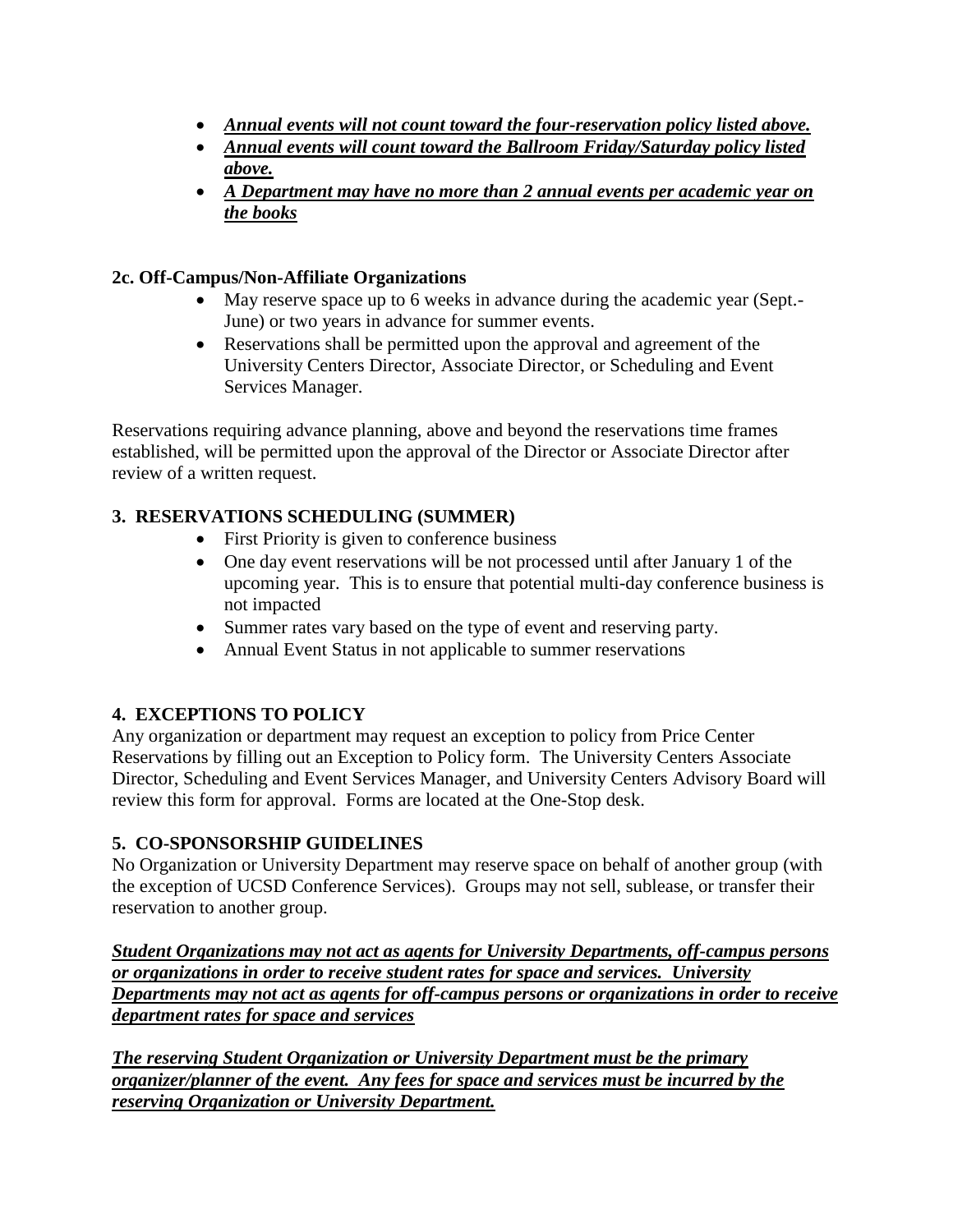### **6. CHANGE OF ROOM ASSIGNMENT**

The University Centers reserves the right to change room assignments in order to serve the greatest number of programs and activities.

### **7. EXPLANATION OF RATES**

UC San Diego Registered Student Organizations are not charged room rental for conference or program rooms when no admission fees are levied to anyone attending the event. However labor and setup fees may apply depending on event requirements.

UC San Diego Academic and Administrative Departments are generally not charged for small conference rooms. If an admission is charged or is less than 75% of the attendees are non-UC San Diego employees or students, a facility use fee will apply. All UC San Diego Academic and Administrative Departments will be charged a facility fee for the use of program rooms (Ballrooms, Theater, Multipurpose Room, Town Square, Plaza, Matthews Quad, and Forum).

Charges for program space shall be assessed in accordance with the current price structure. UC San Diego Conference Services will be charged rent or a per person conference fee. All offcampus organizations will be charged for use of conference and program space.

### **8. ADMISSION**

Admission is defined as tuition, registration, conference fee, donation or any money that passes into the sponsor's hands.

Student Organizations charging admission will be required to pay the combined total of all meeting and program space versus 5% of the total admission gross, whichever is greater.

UC San Diego Departments charging admission will be required to pay the combined total of all meeting and program space versus 10% of the total admission gross, whichever is greater.

Off-campus organizations charging admission will be required to pay the combined total of all meeting and program space versus 12% of the total admission gross, whichever is greater.

### **9. PAYMENT OF CHARGES**

Charges will be assessed to all groups requiring special services such as technical support, security, housekeeping above and beyond normal services, food/beverage services, special equipment rental, etc. UC San Diego Student Organizations and Departments may use a sevendigit budget index number to remit all charges. Otherwise, all charges are payable to "UC Regents" and shall be submitted to the Scheduling and Event Services Manager.

Off –campus organizations are required to submit a 15% non-refundable deposit within two months of the initial reservation request in order to confirm their reservation. The balance of all estimated charges is payable 48 hours prior to the event. In the event of cancellation all prepayments are non-refundable.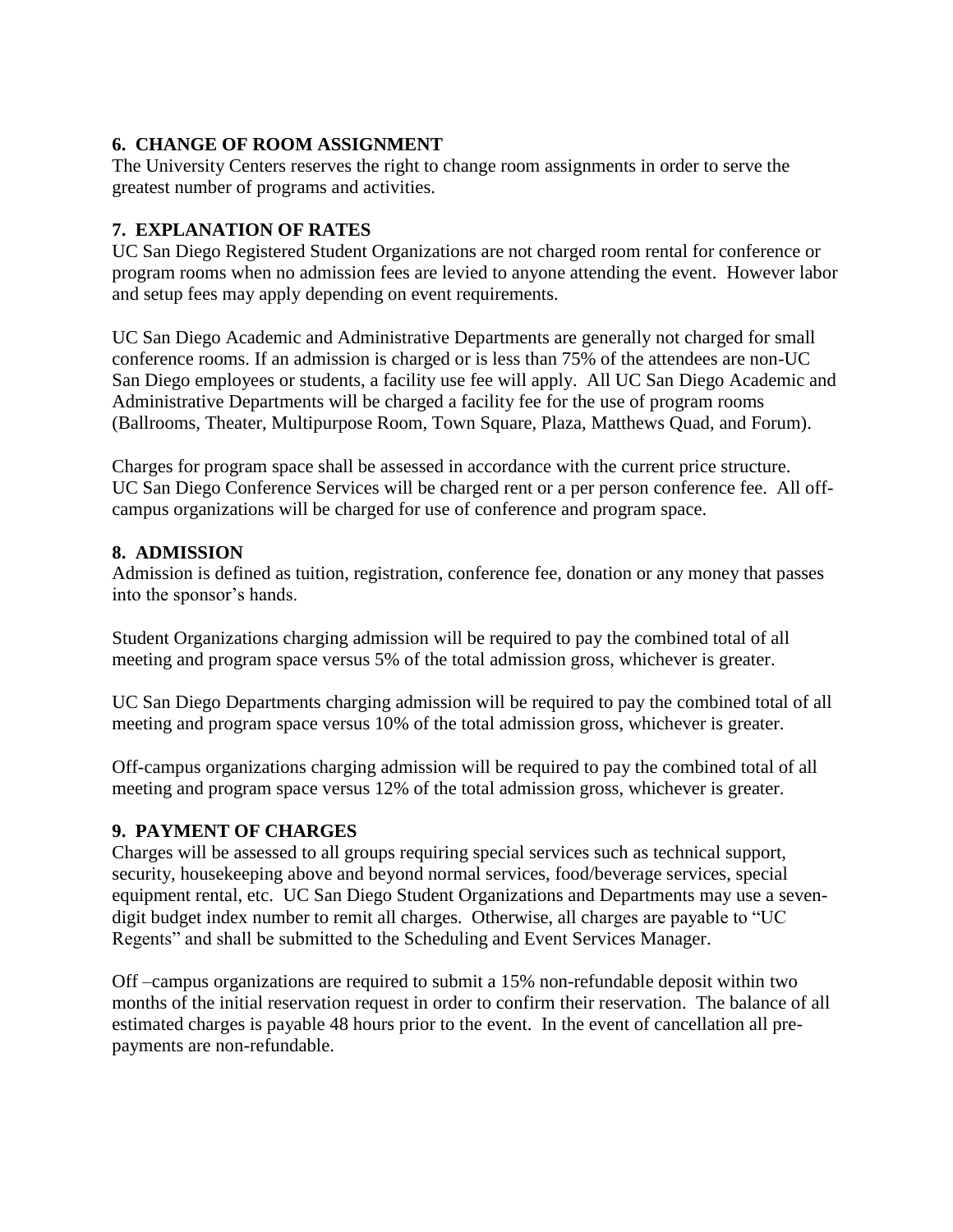#### **10. CANCELLATIONS, CHANGES, LATE RESERVATIONS AND NO-SHOWS**

All tentative reservations for conference space shall be canceled at least 48 hours in advance of the scheduled event. All tentative reservations for program space shall be canceled at least two weeks in advance. The University Centers asks all groups to be considerate and cancel reservations they will not be using to allow other groups the opportunity to reserve the space.

Requests for reservation changes for confirmed reservations shall be made 48 hours in advance for conference space and 72 hours in advance for program space.

A "no show" applies to all groups who fail to cancel confirmed reservations within the appropriate time frame and the room is set and no one (including the sponsors) shows up for the event.

Minimum charges for the late cancellations, late changes and no shows will be applied as follows

#### **10a. Student Organizations**

**For program spaces student organizations must cancel 2 weeks in advance of the event without incurring cancellation charges. Student organizations canceling a program space reservations within 2 weeks of the event would incur a \$50.00 cancellation fee. For each occurrence thereafter the cancellation fee would double. First occurrence \$50.00, second occurrence \$100.00 and so on. All past occurrences are removed from the student organizations record at the beginning of the Fall quarter.** 

**For meeting space student organizations must cancel 48 hours in advance of the event without incurring a cancellation charge. Student organizations canceling meeting space within 48 hours of the event would incur a \$15.00 cancellation fee. For each occurrence thereafter the cancellation fee would double. First occurrence \$15.00, second occurrence \$30.00 and so on. All past occurrences are removed from the student organization's record at the beginning of the fall quarter.** 

**Any student organization that no-shows or cancels within 24 hours of their event and the room has been setup will incur the above fees plus any costs associated with the setup of the event.**

#### **10b. UCSD Departments**

**For program space UCSD Departments must cancel 2 weeks in advance of the event without incurring cancellation charges. UCSD Departments canceling program space within 2 weeks of the event would incur a \$50.00 cancellation fee. Each occurrence thereafter the cancellation fee would double. First occurrence \$50.00, second occurrence \$100.00 and so on.** 

**For meeting space UC San Diego Departments must cancel 48 hours in advance of the event without incurring a cancellation charge. UCSD Departments canceling meeting space within 48 hours of the event would incur a \$15.00 cancellation fee. For each**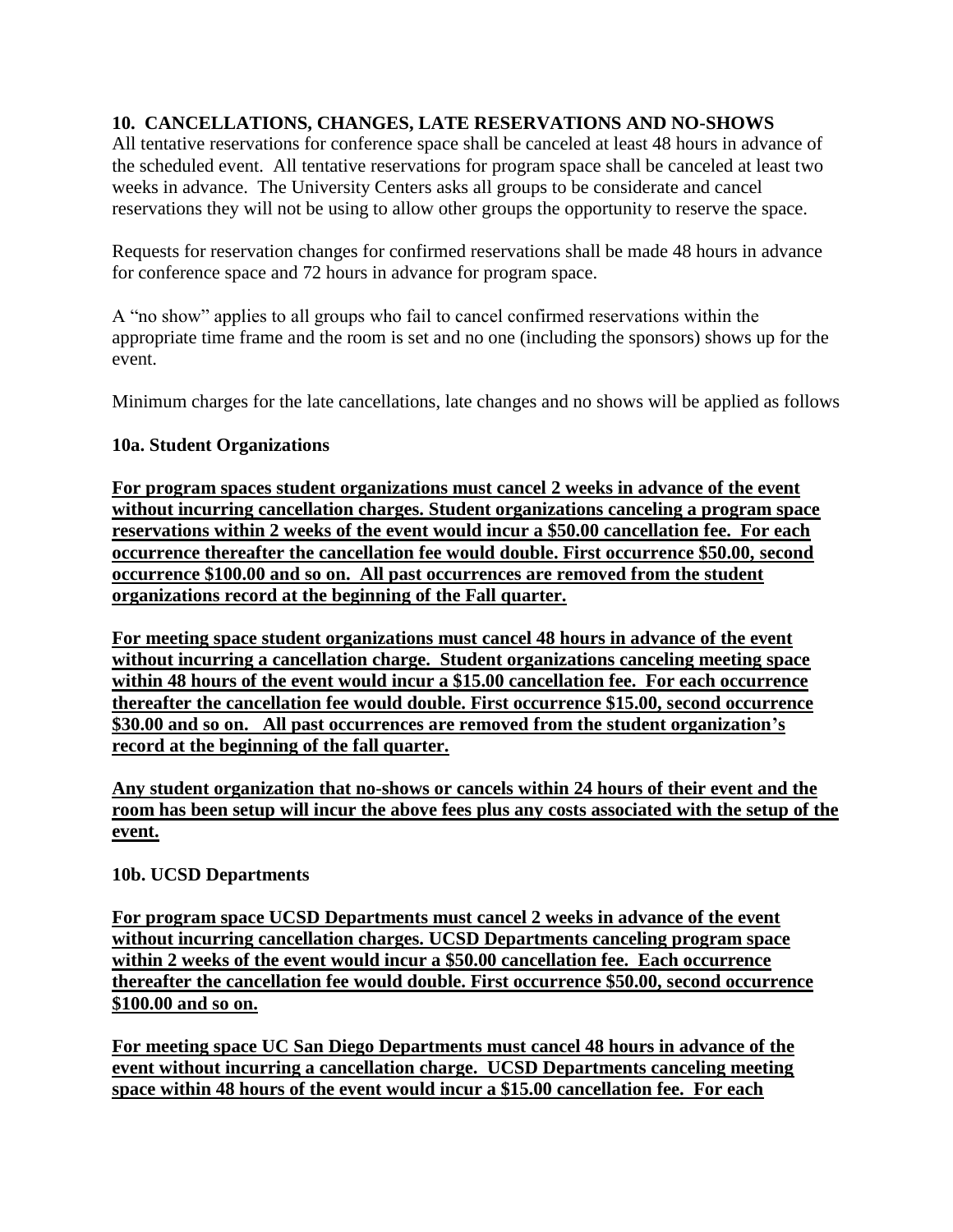#### **occurrence thereafter the cancellation fee would double. First occurrence \$15.00, second occurrence \$30.00, and so on.**

#### **UC San Diego Departments that no-shows or cancels within 24 hours of their event and the room has been setup will incur the above fees plus any costs associated with the setup of the event.**

### **10c. Off-Campus/Non-Affiliate**

Deposits are not refundable. Pre-payments are non-refundable if reservation is cancelled less than 48 hours in advance.

### **11. TENTATIVE, CONTRACTED AND CONFIRMED RESERVATIONS**

Reservations are considered tentative until the reservation is signed and returned by the prearranged return date. Once signed and returned, the status of the reservation will be changed to Contracted. Once all arrangements are finalized and approved, the status of the reservation will be changed to Confirmed. Arrangements shall be finalized no later than two weeks prior to the event. Arrangement deadlines are established to ensure adequate staffing and scheduling.

Reservations that involve extensive detail and/or technical services will require follow up with the appropriate University Centers Event Services Coordinator.

#### **12. FOOD SERVICES CONCESSIONS AND CATERING**

All catering shall be provided by UC San Diego Catering for departmental and off-campus users for events held in the Price Center. Student Organizations (including AS, GSA and Center for Student Involvement) shall be excluded, however any outside catering company must provide the proper health and insurance certificates. Please see your Event Services Coordinator for more information regarding catering policies and procedures.

UC San Diego Catering has the first right of refusal on all departmental and off-campus catered events and must provide written documentation declining service. Events requiring catering in the University Centers facilities must have space reserved first.

The University Centers have the exclusive right to concessions (any and all) within the confines of the University Centers (Student Center and Price Center) and grounds areas that the University Centers maintains.

### **13. POTLUCKS**

Only UC San Diego Student Organizations may hold potlucks for 25 or less people. Food service is limited to light refreshments that do not require on-site food preparation (i.e. cookies, chips, cheese/crackers, vegetables/dips). Potlucks for greater numbers may be approved by the UCSD Catering Director.

Student Organizations are required to properly dispose of all garbage and leave the facility in the condition in which it was found. If cleaning is required above and beyond normally scheduled cleaning, the sponsoring organization will be required to pay cleaning labor fees.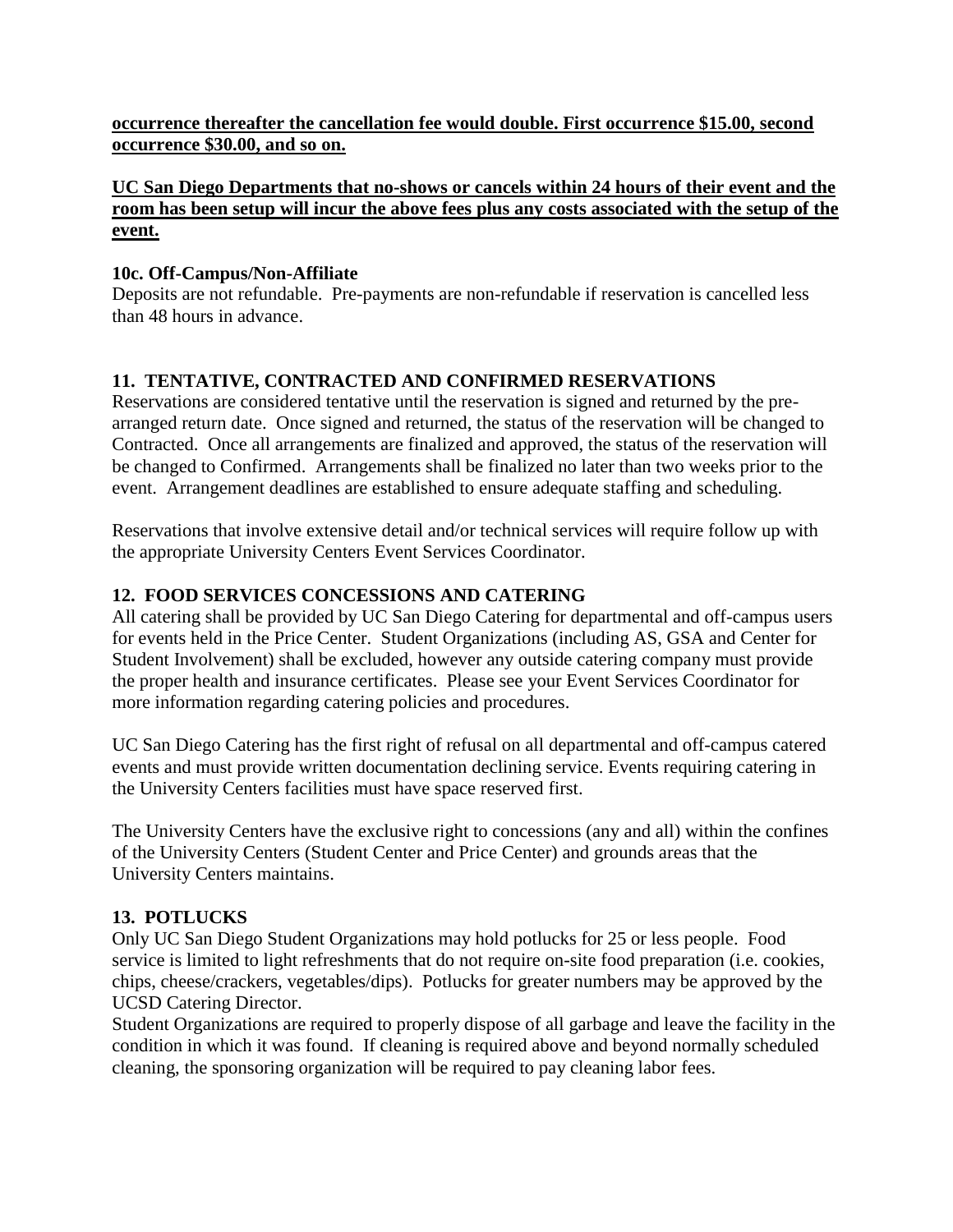### **14. AUDIO/VISUAL AND TECHNICAL SERVICES**

The University Centers carries a complete inventory of audio/visual equipment for use within the University Centers facilities.

Comprehensive technical services (sound and lighting) are available at UCSD facilities throughout the campus by making advance reservations with the Reservations Desk and meeting with the Technical Services Manager. Technical service and equipment fees will be assessed based on the scope of the event. Groups are held responsible for abiding by the Technical Services Policy. The University Centers Technical Services reserves the right to charge late reservation, late changes, or late cancellation fees.

Audio/visual equipment will be provided free of charge to registered UCSD Student Organizations. Labor charges for technicians will be charged to registered student organizations at current technician rates. Equipment and labor will be charged to all UC San Diego Departments and off-campus groups. Please refer to the audio/visual equipment and technical services rate sheets for current pricing.

### **15. POSTING POLICY -**

**[http://universitycenters.ucsd.edu/documents/pc\\_posting\\_policies.pdf](http://universitycenters.ucsd.edu/documents/pc_posting_policies.pdf)**

Banners may be suspended by string or rope off of the  $2<sup>nd</sup>$  and  $3<sup>rd</sup>$  floor railing in Price Center West, 2<sup>nd</sup> floor railing in Price Center East and on the railings facing The Hump and Porter's Pub at the Student Center. No tape or adhesives of any kind may be used (adhesives damage painted and stone surfaces). Banners may not be weighted with anything that may cause damage or harm if the weighted object should fall. As a courtesy, banners should be removed by the sponsoring organization upon conclusion of the advertised event.

The use of nails, tacks, staples, clear or duct tape, or other fasteners and similar materials on doors, windows, walls, furniture and equipment is prohibited.

Flyers may be taped to any vertical cement fixture (i.e. pillars). No posting in the areas surrounding the Price Center water feature, from the fountain on the Library Walk down to the bottom of the stairs in the Plaza. NO POSTING ON THE GROUND PLEASE! Posting is not allowed on any of the windows, painted areas or stone surfaces. All flyers will be removed every Sunday by the University Centers Custodial Services staff.

### **16. CONDUCT AND RESPONSIBILITY**

- 1. Groups reserving space are responsible for the behavior of their guests and members and must restore the facilities to the original position.
- 2. It is agreed that charges arising from the use of University Centers' facilities will be billed to that sponsoring organization's principal member and will remain the principal member's obligation and responsibility until paid. This includes any theft or property damage occurring from the use of the facility. These are University charges and may revert to a student's master financial record.
- 3. It is understood that the organization promises and agrees to abide by UC San Diego policies and procedures and University of California guidelines. The University Centers facilities are for use by all members of the UC San Diego community. The